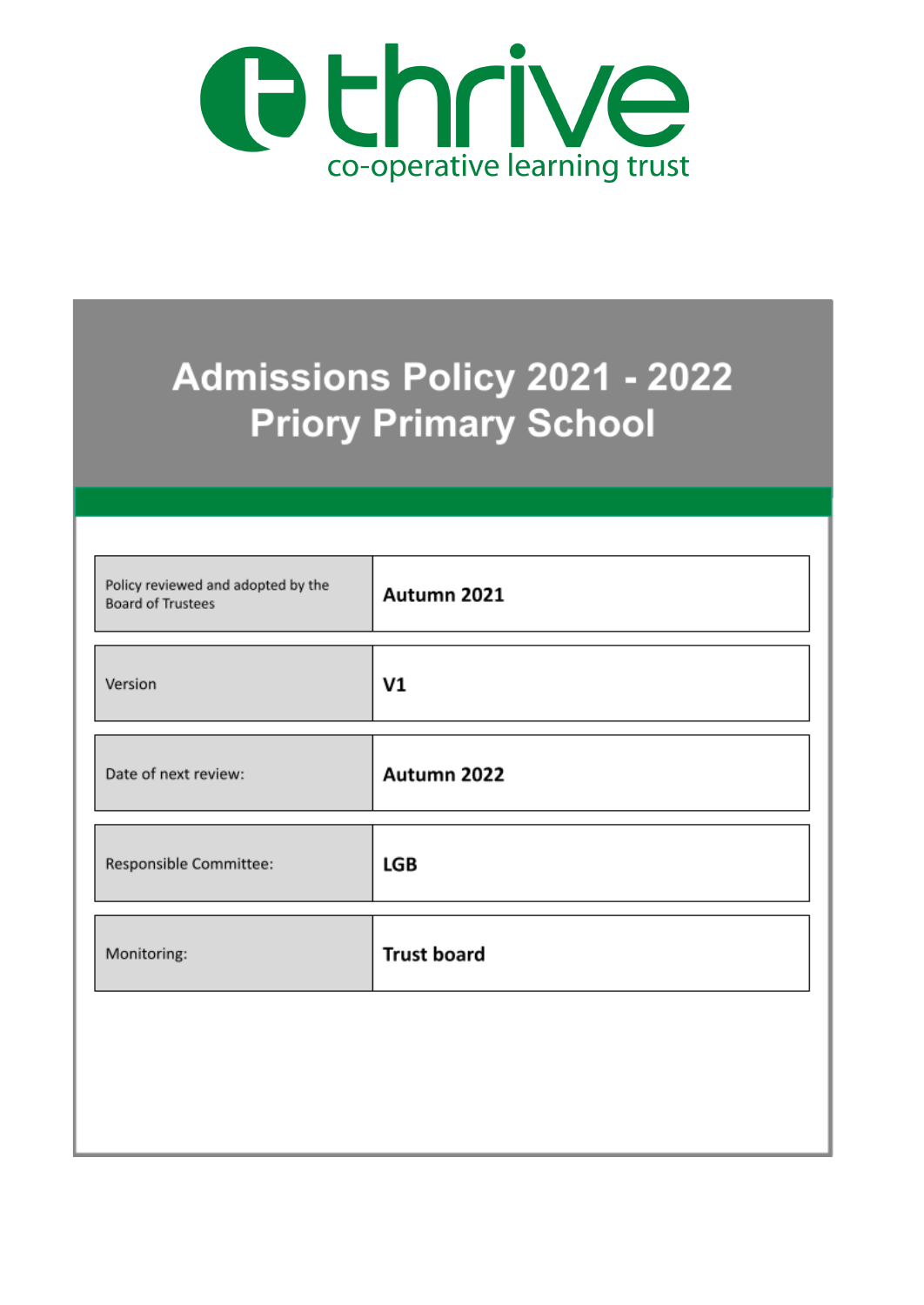## **PRIORY PRIMARY SCHOOL**

## **ADMISSIONS POLICY 2021-2022**

The Local Authority co-ordinates admission arrangements for all Hull Primary Schools including Priory Primary School. The criteria which are to be used to allocate places are described below. The admission number for Priory Primary School 60.

Applications for pupils having statements of special needs will be dealt with in accordance with the Code of Practice on Special Educational Needs and if Priory Primary School is named in a child's statement the governing body are required to admit the pupil. After the allocation of statemented pupils, where the number of applications is greater than the remaining places the following criteria will be applied in the order set out below.

#### **Admissions Criteria for Priory Primary School:**

- 1. Children in public care at the time when preferences are expressed and who are still in public care at the time of their admission to school, and those who have been previously looked after. This includes children who have been looked after pupils in other countries and then adopted.
- 2. Significant medical factors or exceptional family circumstances
- 3. Being resident in the catchment area of the school
- 4. Having a brother or sister who will be attending the school at the expected time of admission
- 5. Geographical, with priority given to those living nearest to the school
- 6. Children of members of staff currently working at the school

Criteria 4, 5 and 6 will be used as a **tie-breaker** for other criteria. If the school is oversubscribed from within its catchment area after the allocation of statemented and children under criteria 1 and 2, then the brothers/sisters, geographical criteria and children of members of staff will be used in that order as tie-breakers.

#### **Notes**

• *Significant medical needs must be supported at the time of application by a letter from a GP, hospital consultant or other medical professional indicating how a pupil's medical condition relates to the school preference.*

*Exceptional family circumstances must be supported at the time of the application by a letter from a supporting agency (eg Social Worker or Family Support Worker) indicating how the circumstances relate to school preference.*

• *Residence is defined as the normal family address where the child resides. The qualification date is the closing date for applications. Where parents live at separate addresses and have joint custody, the address used will be the one where the child spends the main part of the school week (i.e. Sunday night to Thursday night inclusive). Childcare arrangements involving relatives' addresses do not qualify as normal family addresses for this purpose unless there is a court Residence Order in place.*

*Brothers and sisters include children with the same natural parents living at the same*